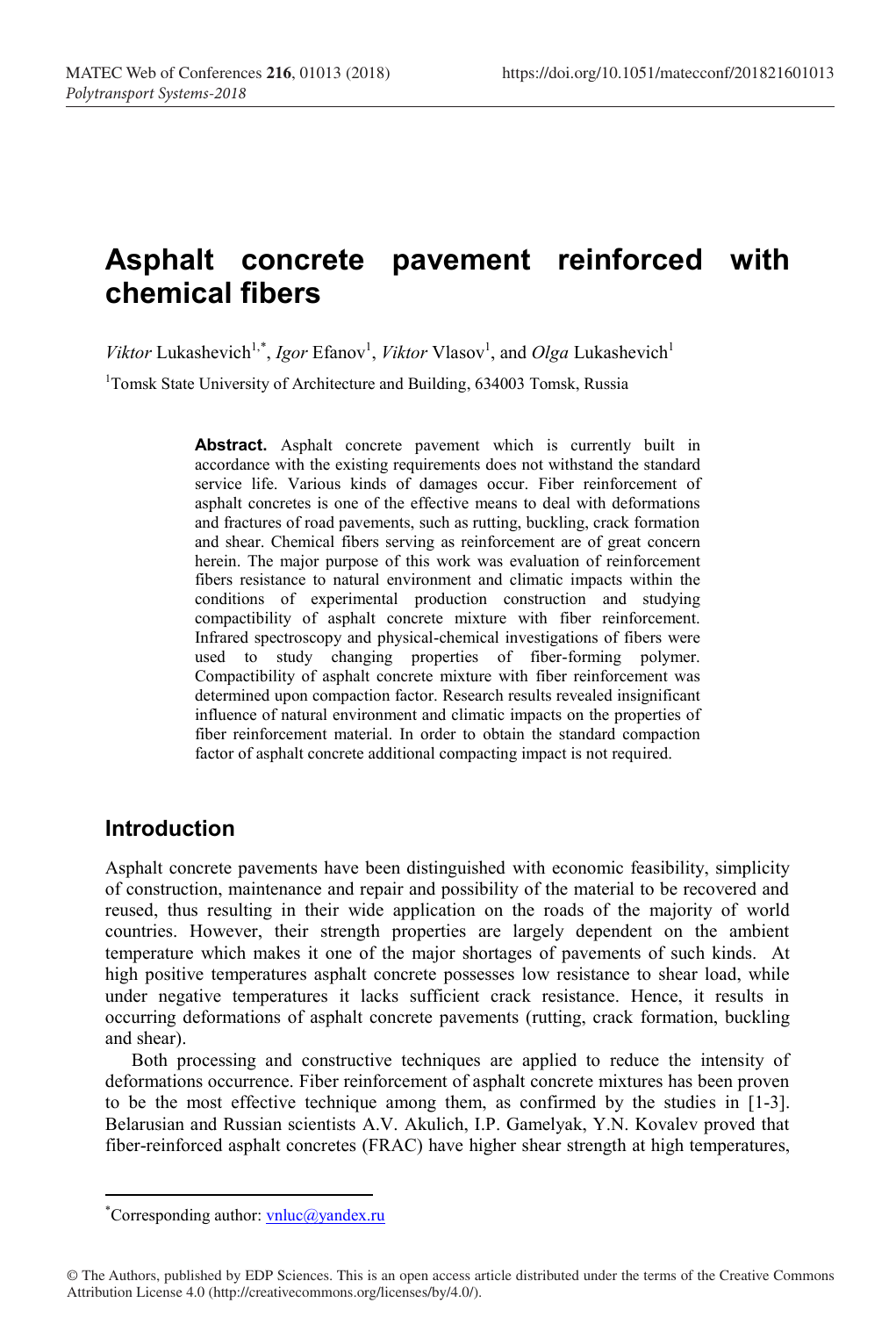better tensile strength and enhanced deformability under negative temperatures and they are more resilient to fatigue failures [4-9].

In spite of the fact that a significant amount of studies are devoted to FRAC, still there are a number of issues to be investigated. The influence of natural environment and climate on the properties of reinforcement fibers is insufficiently studied. The issues of compactibility of asphalt concrete mixtures subject to chemical fiber reinforcement have also not been investigated yet. The present paper aims to study the influence of natural environment and climate on physical-chemical properties of fiber reinforcement; and to determine compactibility of FRAC mixture within the conditions of experimental production construction.

### **Materials and methods**

The resistance of reinforcement fibers was investigated in laboratory and experimental production conditions. Rope-shaped nylon fibers with the linear density 250 tex. were randomly selected. They were further divided into four groups of specimens, 50 meters long each. The specimens in the first group were reference ones and they were not subjected to treatment. Specimens of the other groups were placed in bitumen, then taken out and purified in hexane. Oil bitumen (Russian grade BND 90/130) was used for treatment, as it is most commonly used in road-construction companies of West Siberia. Hexane was used for purification of fibers from oil bitumen due to its being the most pure product having clearly distinctive characteristic absorption bands as seen from infrared spectroscopy investigations; moreover, hexane has slight influence on the general nature of changes in specimens under study.

Ageing of specimens was performed using artificial weather apparatus IP-1-3 brand, (weathering machine). The influence of atmospheric factors of moderately continental, subtropical and northern climates was imitated with the aid of this machine. The machine looks like an isolated chamber. Inside the chamber a cylinder is mounted (a drum to fasten and move the specimens) which rotates with the velocity of 1 circle per minute. In the center of the drum there are two arc lamps and two mercury quartz lamps PRK-2 of ultraviolet lighting. They provide emission which is close to sunlight by its spectral composition. The integrated radiant flux surface density (730 $\pm$ 130) W/m<sup>2</sup> is provided inside the machine while flux density of ultraviolet lighting per unit area is  $(30\pm5)$  W/m<sup>2</sup>. The machine has two spray systems: the first is for simulating humidity conditions in the chamber, the second is for watering of the specimens. The machine has panel board, electric motor for drum drive, gear box, resistors for arc lamps, fan, manometric thermometers (self-recording and indicating), nozzles for watering of the specimens, automatic valve, cycle timer to set the watering mode. The fibers were tested in artificial weather apparatus at the mode simulating northern climatic conditions. The number of impact cycles of climatic factors corresponded to pavement service life of 18 years. After treatment in climatic chamber, the specimens were purified from bitumen by hexane.

Degree of compaction of FRAC mixture was determined in the conditions of experimental production works. Compaction factor was determined according to the methodology stated by the regulatory documents [10]. Infrared spectra of the fibers were recorded using "Specord M-80" spectrophotometer. Spectra identification was performed with the aid of the reference data [11].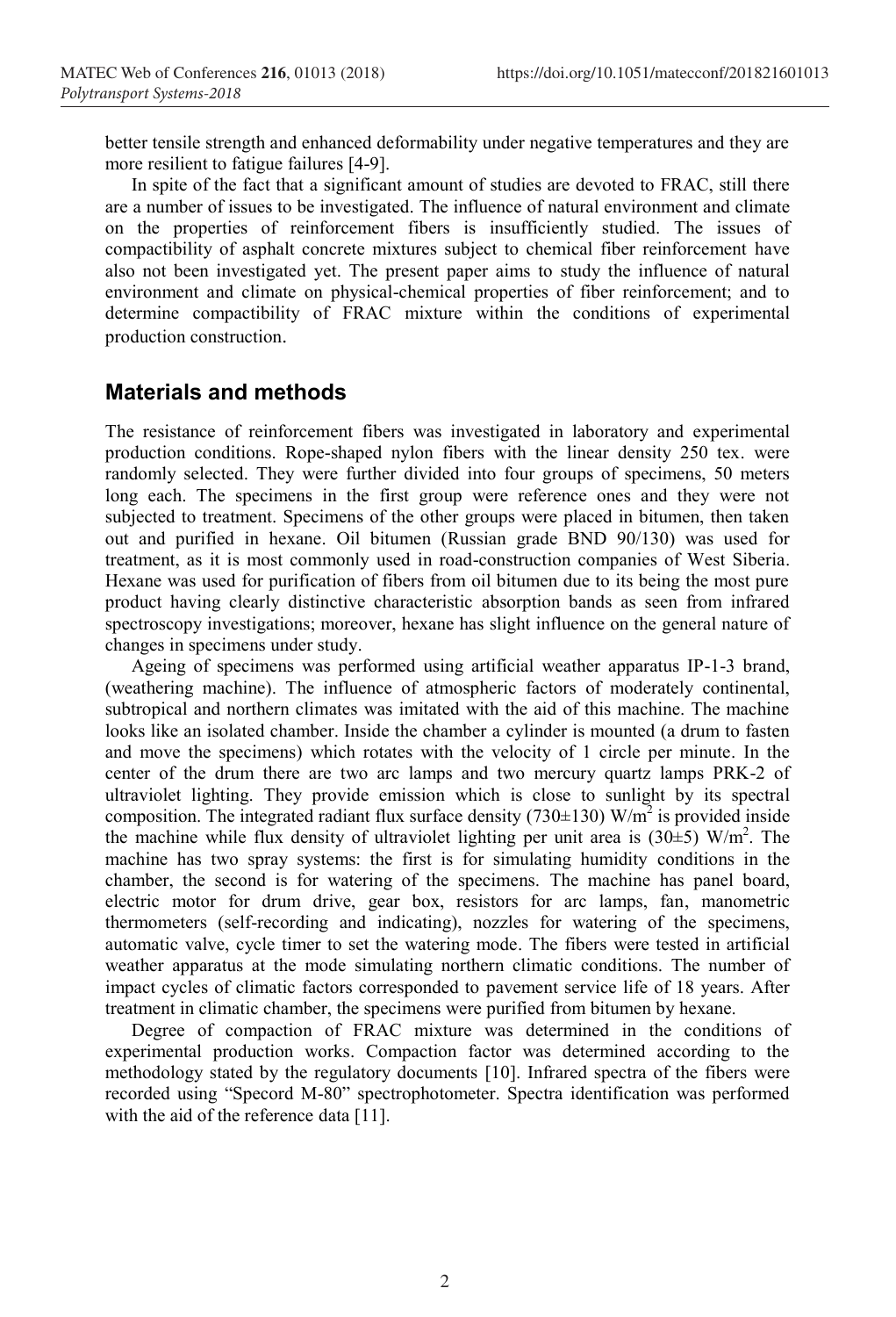### **Results**

The properties of asphalt concrete obtained according to the conventional technologies are characterized by interactions within the system "mineral – bitumen". The adhesion between the particles of mineral material in asphalt concrete mixture and therefore, the strength of asphalt concrete is primarily provided by absorption-solvation bitumen shells which are there on the surface of mineral particles. It should be noted that the adhesion of each particle is performed only by the neighboring particles surrounding it (short-range order adhesion). There is no adhesion between the mineral particle and the particles separated from it by the rows of other particles (long-range order adhesion). The nature of these interactions changes in the presence of reinforcement fibers.

The basic factor enabling to lower the intensity of occurrence of such road pavements deformations as rutting, crack formation, buckling and shear is the presence of fiber reinforcement in asphalt concrete composition. These segments of reinforcement are placed between the grains of mineral material and are in the absorption-solvation bitumen shells. Passing through the patterned bitumen layers surrounding several particles, reinforcement fibers are hooked in them thus providing additional adhesion between these particles. In this way, adhesion between the particles of fiber-reinforced materials is basically provided by the two types of cohesion: by the patterned bitumen layers and by the fiber reinforcement hooked in these layers. Moreover, each particle in fiber-reinforced materials is bonded not only with the surrounding particles (short-range order adhesion) but also with the particles separated from it by several rows of other particles (long-range order adhesion). Reinforcement fibers are bonded with each other due to their location in the patterned bitumen layer. Thus, they form space lattice in asphalt concrete mixture which encircles mineral particles within the conglomerate composition. It results in substantial improvement of all the properties of asphalt concrete mixture.

Fiber reinforcement of asphalt concrete requires provision of established space lattice from segments of chemical fibers, uniformly distributed throughout the total volume. In case this condition is not followed, the asphalt concrete layer will not be equal in strength, as separate parts of pavement will not be covered by reinforcing space lattice. The lower strength properties of such areas will cause initiation of fractures, specifically in these areas; the effect of fiber reinforcement will not be accomplished.

The increase of strength and rheological properties in fiber reinforcement occurs in consequence of extended structures formation from reinforcement fibers. Closely spaced fibers are bonded into single structures – strength clusters. The size and shape of such structures (clusters) and the strength of fibers determine the properties of reinforced materials [9]. In this regard, it is of great importance to study the resistance of reinforcement fibers to the impact of oil bitumen and natural environment and climatic impacts. This refers in particular to periodical moistening and drying, heating and cooling, freezing and thawing. One of the major factors leading to destruction of polymer materials is ultraviolet lighting impact.

Investigations of resistance of reinforcement fibers to the impact of oil bitumen and natural environment and climatic impacts were carried out in laboratory and in the conditions of experimental production works.

The properties of four groups of reinforcement specimens from nylon rope-shaped fibers were investigated:

1 – reference specimens (without treatment);

2 – specimens placed in bitumen, taken out and purified in hexane;

3 – specimens placed in bitumen, aged in weathering machine for 18 hours, purified in hexane;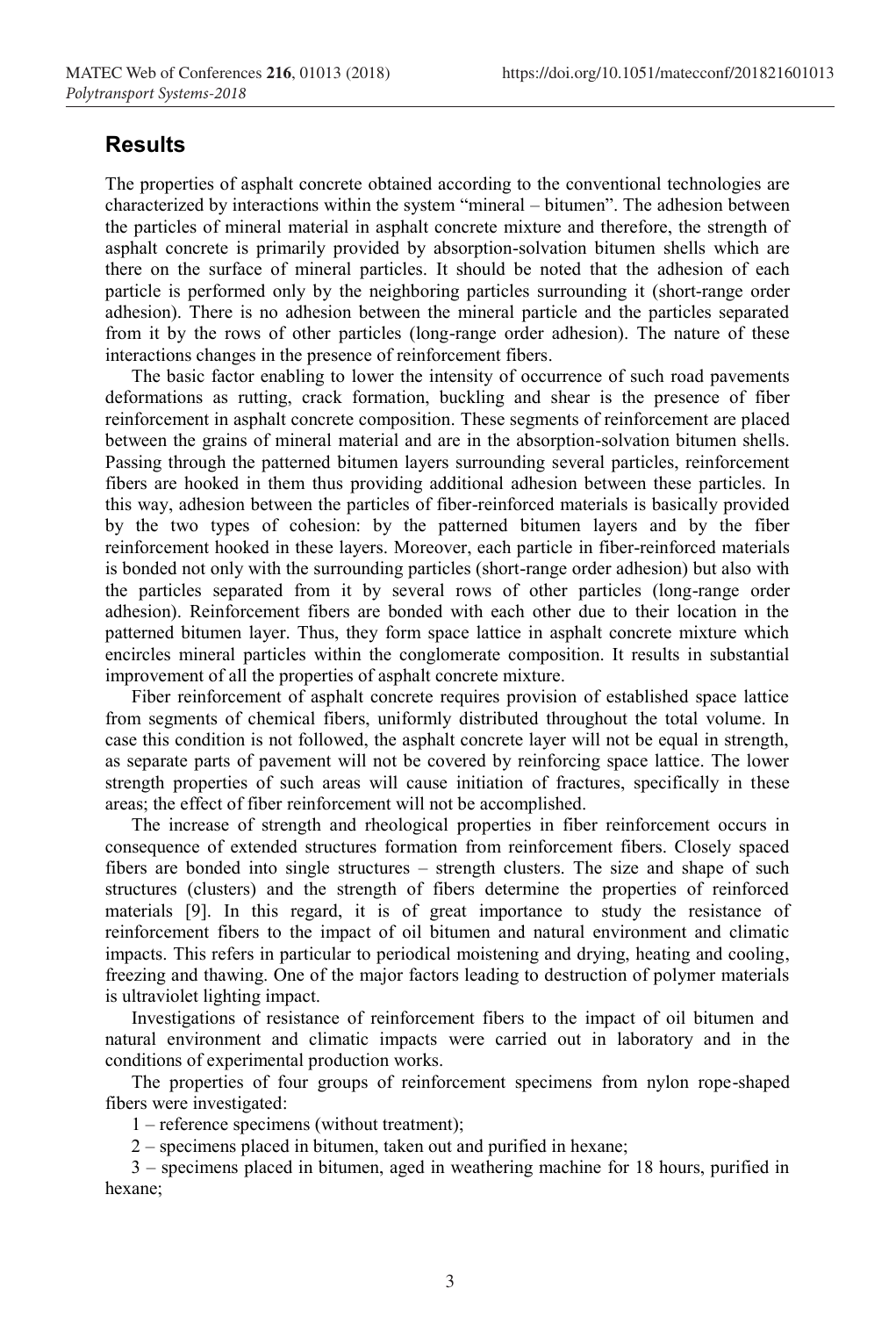4 – specimens placed in asphalt concrete on the experimental plot of road pavement and taken out after 7 years of operation.

The fourth group of specimens was used in the process of experimental production works on construction of experimental plot of road pavement. Fine-grained fiber-reinforced dense asphalt concrete of B type was used for that purpose. It was compacted from hot mixture and its properties coincided to the requirements of Russian National State Standard GOST 9128[12]. Experimental production works on construction of experimental plot were carried out on the basis of the republican automobile road department "Gorno-Altayavtodor" in 2010 by the Road Operator No.217 on the approach to Gorno-Altaysk. In 2017 reinforcement fibers were taken out from the road pavement and subjected to laboratory studies. During experimental production works compactibility of fiberreinforced asphalt mixtures was also investigated. In these conditions, the intensity of compacting impact was identical to the intensity used while compacting asphalt concrete mixtures of conventional composition (unreinforced mixtures).

All four groups of specimens of nylon rope-shaped fibers were subjected to chemical and physical-mechanical testing. The results of physical-mechanical testing of nylon ropeshaped fibers are given in Table 1.

| Parameter              | Unit of       | Specimen | Specimen | Specimen | Specimen |
|------------------------|---------------|----------|----------|----------|----------|
|                        | measurement   | No.1     | No.2     | No.3     | No.4     |
| Specific viscosity     |               | 2.456    | 2.5      | 2.52     | 2.51     |
| Content of extractable | $\frac{0}{0}$ | 2.6      | 2.0      | 1.5      | 1.8      |
| substances             |               | 0.2      | 0.2      | 0.7      | 0.5      |
| Thermal stability      | ${}^0C$       | 215      | 215      | 216      | 216      |
| Melting temperature    | $g$ /tex      | 15.9     | 19.3     | 8.1      | 14.7     |
| Breaking strength      | $\frac{0}{0}$ | 45.6     | 47.7     | 26.9     | 34.8     |
| Breaking elongation    |               |          |          |          |          |

**Table 1.** Results of physical-mechanical testing of nylon rope-shaped fibers.

Analyzing the data given in the table it can be noted that specific viscosity and thermal stability in all four specimens changed insignificantly. After fiber treatment with bitumen the value of breaking strength increased, however, after 18 years simulated in the chamber, this value decreased by almost 50%. This can be explained by the fact that artificial weather apparatus provides more severe conditions than the real ones. In the weather machine ultraviolet emission impacts the nylon fiber, which is protected just by the adsorption layer of oil bitumen. However, in the real conditions it is protected by the asphalt concrete layer, which reduces significantly the intensity of natural environment and climatic impacts. In the real conditions breaking strength decreased by only 8%. The processes of fibers ageing also resulted in decrease in breaking elongation. After weather machine this value decreased by 65% and in the real conditions by 31%. The results of investigations of fiber specimens using infrared spectroscopy are given in Figure 1.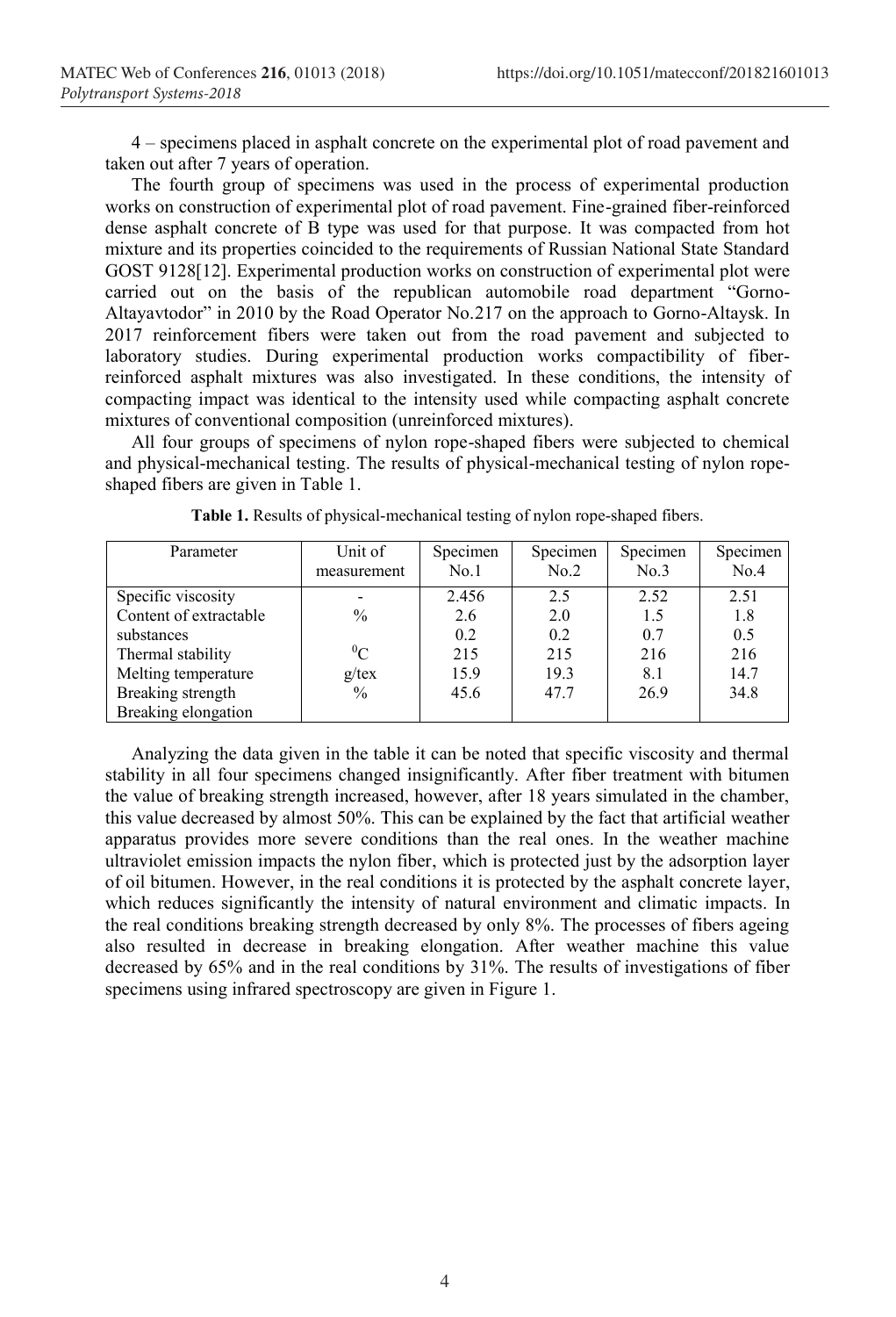

**Fig. 1.** IR spectra of nylon rope-shaped fibers: 1 – reference nylon fiber; 2 – nylon rope-shaped fiber treated with bitumen, hexane purified; 3 – nylon rope-shaped fiber taken out from asphalt concrete pavement, hexane purified.

It can be seen from Figure 1 that IR spectra of the initial fiber and the one taken out from the road pavement is characterized by absorption bands in the area 1640-1690 cm-1 (the peak with absorption bands  $1660 \text{ cm}^{-1}$  - "amide I band" of carbonyl group C=O). The free group N-H conditions in addition to the band C=O. The same bands of stretch vibrations as N-H when  $3050-3550$  cm<sup>-1</sup> (the peak is undertaken by transform with absorption band 3320 cm<sup>-1</sup>) and deformation vibrations  $-NH$ - when 1530-1570 cm<sup>-1</sup> (the peak  $1560 \text{ cm}^{-1}$ ). Absorption with the band  $1300 \text{ cm}^{-1}$  is mostly connected with the vibrations С-N. This vibration is also overlapped with the vibrations NH "amide III band". Deformation vibrations N-H provide rather intensive wide brand in the area 650-900 cm<sup>-1</sup> (the peak 700 cm<sup>-1</sup>). Weak bands in the area  $1030-1230$  cm<sup>-1</sup> correspond to stretch vibrations СN. Their location slightly differs from the stretch vibrations С-C. Brands 2970 and  $2890 \text{ cm}^{-1}$  (duplet) can be referred to the stretch vibrations C-H. As an indirect proof of such reference the increase in intensity of these bands of nylon fiber specimen treated by bitumen, aged and hexane purified may serve. These data testify that during natural environment and climatic impacts fiber-forming polymer did not experience any significant changes. Fig. 2. The properties of reduced the method in the properties of reduced the significant of the properties of relative significant  $\frac{25}{66}$ .<br>  $\frac{25}{66}$  and  $\frac{25}{66}$  and  $\frac{25}{66}$  and  $\frac{25}{66}$  and  $\frac{25}{66}$ 

Upon the completion of experimental production works the compaction factor of fiberreinforced asphalt concrete and asphalt concrete made according to the conventional technology was determined. It was established that the compaction factor in both cases satisfied the value established in the regulatory documents, i.e. 0.98 [10].

#### **Conclusion**

As a result of experimental production works on construction of experimental plot of road pavement from FRAC the following conclusions were made. The layer of asphalt concrete pavement serves as a screen protecting reinforcement fibers from natural environment and climatic impacts. The properties of reinforcement fibers do not undertake significant